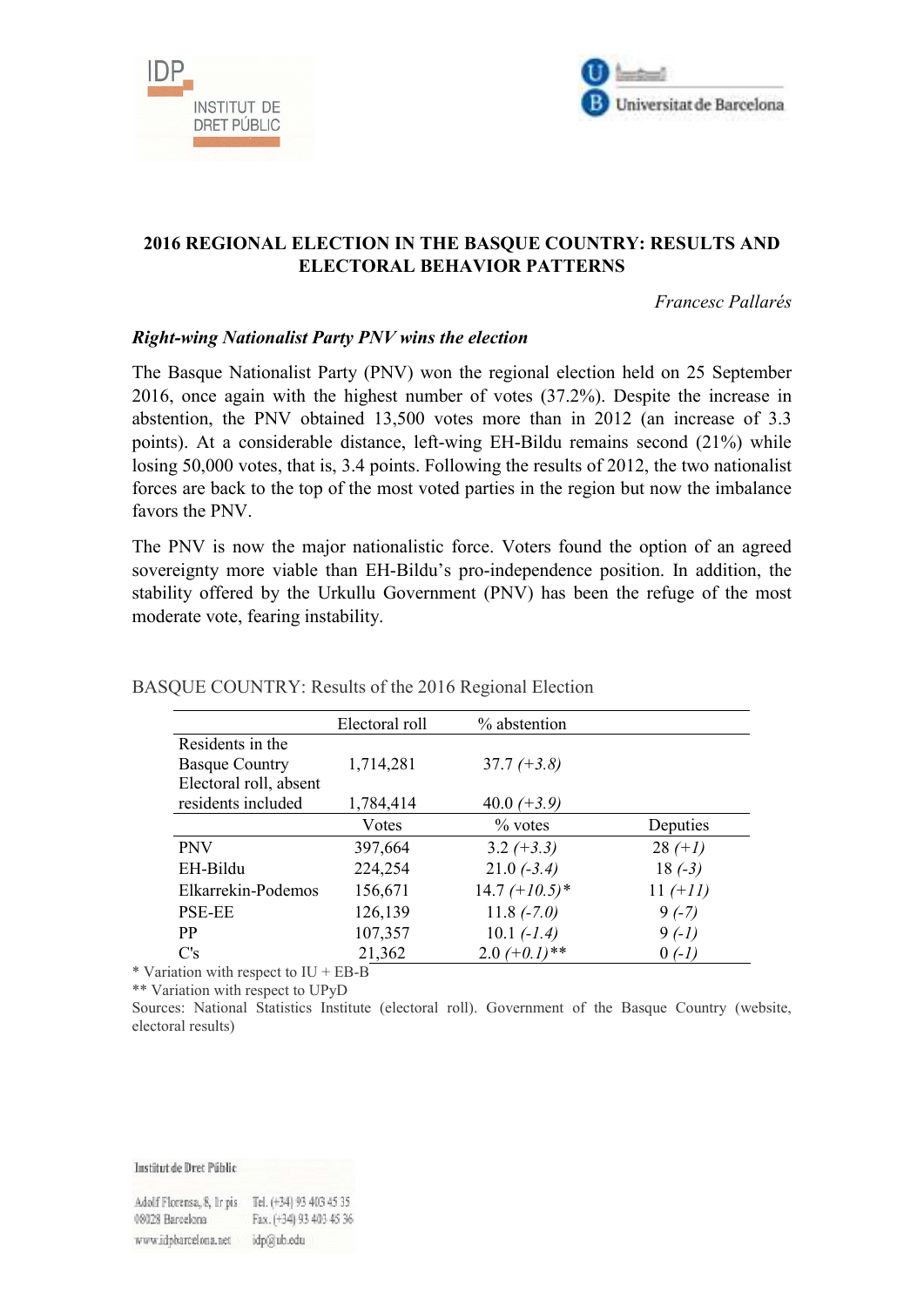



Left-wing Elkarrekin-Podemos' first election brought them to the third place (14.7% of the votes) with 110,000 more votes than those obtained by groups formed around Unidad Popular-IU and Ezker Batua-Berdeak. Surprisingly enough, they were the first political force in the general elections of 20 December 2015 and 26 July 2016. Surveys show that their new voters come mainly from the Socialist Party and from abstentions, as well as from previous Bildu and PNV voters attracted by the change and social transformation proposed by Elkarrekin-Podemos to fight against inequalities.

The Socialist Party (PSE) and the Popular Party (PP) were the fourth and fifth most voted parties. The PSE lost 90,000 votes with respect to 2012 –when they suffered a serious setback with respect to 2009. In the national sphere, the Socialists lost their leadership in 2010 in their efforts to put an end to the erosion of the welfare state. Since then they have been experiencing a continuing loss of voter support, reaching the lowest levels in 2016. On top of this, internal struggles within the party to build an alternative to the PP government, as well as their detachment from the approach based on a multinational state, are two relevant specific factors that explain their loss of voters in the Basque Country.

The Popular Party still plays a secondary role in the Basque Country (10% of the votes). It is the worst result obtained in both general and regional elections since their "refounding" as Partido Popular. They have been going down since 2001 and the results obtained since 2012 bring the party back to their "dark times" during the 80s.

Finally, Ciudadanos (2%) only obtained very residual results.

The following chart shows the electoral evolution in the Basque Country from 1980 to 2016, including both general and regional elections.



\* In 2016, the sum of the results of IU-Podemos is marked in red. Institut de Dret Públic

Adolf Florensa, 8, Ir pis Tel. (+34) 93 403 45 35

Fax. (+34) 93 403 45 36 08028 Barcelona www.idpbarcelona.net idp@ub.edu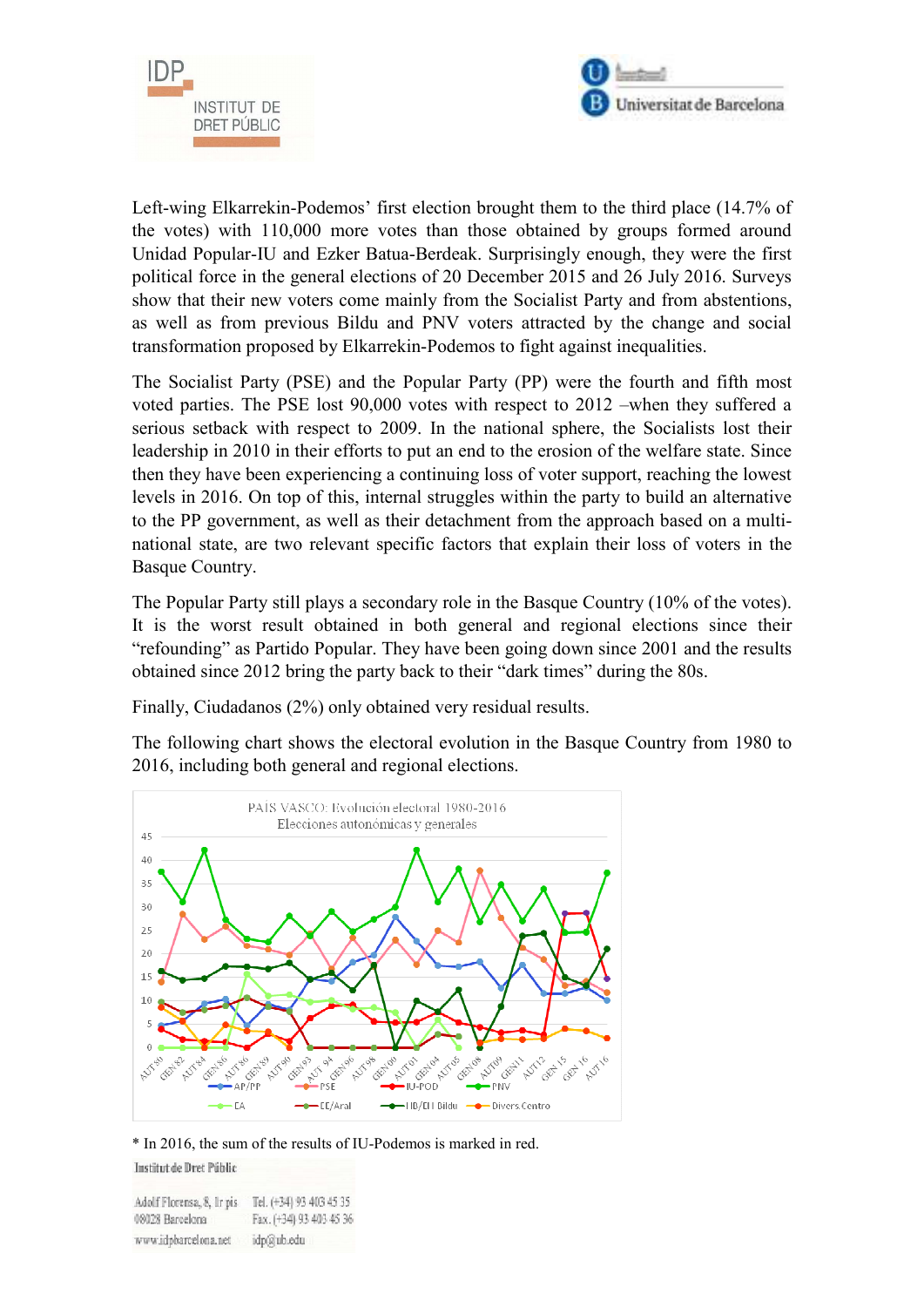



## *High abstention rates*

The 2016 regional election in the Basque Country experienced an abstention rate of 40%. Since 1980, 40 elections (European elections aside) have been held in the Basque Country, with a regular abstention rate between 29 and 36% –only in 10 occasions it has been lower or higher. The level reached during this election is thus amongst the highest abstention rates recorded.

Usually, when there are expectations of political change elections foster mobilization and intense competitive campaigns. In the absence of other factors that might lead the other way, these kinds of elections record high levels of voter turnout. The 2016 election in the Basque Country does not follow this pattern. The PNV (in the Government to date) has carried out a moderate, low intensity campaign. The other major parties (that is, EH-Bildu, PSE, Podemos and PP) are used to being forced to sign a pact with the PNV to join the government, so there was no reason for the PNV to launch a strong campaign. In fact, it was the other parties who competed against each other to get better results… always after the PNV.

These parties did not come up with any coalition agreement or approach which could serve as an alternative to the PNV. On the contrary, their institutional perspective was rather a coalition or pact with the PNV. To put it briefly, no specific incentives were created to foster voter mobilization and consequently achieve, for some, the change needed and for others, the defense of a situation they consider threatened.

All elections record ups and downs regarding participation if compared to previous elections. Now, survey results show that, while all options have lost votes from citizens who prefer abstaining, PP and PSE have experienced the most remarkable demobilization flows with respect to both the 2012 regional election and the recently held 2016 general election. On the other hand, PNV and Elkarrekin-Podemos have been the most capable parties to mobilize previous abstentions.

# *Dual behavior or process of change?*

Results have been clearly different to those registered during the last general election. Systematic changes and changes in behavior between general and regional elections are usual. However, high turnout in the general elections and high abstention in the regional ones, as well as the transfer of votes to national parties in the general elections and to autonomic parties in the regional ones, have had a limited expression. In the past, ETA terrorism and the different strategies related to this phenomenon drew a dividing line between the parties additional to the right/left-wing division and to the nationalistic controversy. These divisions created a rigid, almost impermeable political situation.

The end of terrorism and the changes in the party system at national level entailed significant changes in the Basque party system, with transformation processes and

**Institut de Dret Públic** 

Adolf Florensa, 8, Ir pis Tel. (+34) 93 403 45 35 Fax. (+34) 93 403 45 36 08028 Barcelona www.idpbarcelona.net idp@ub.edu